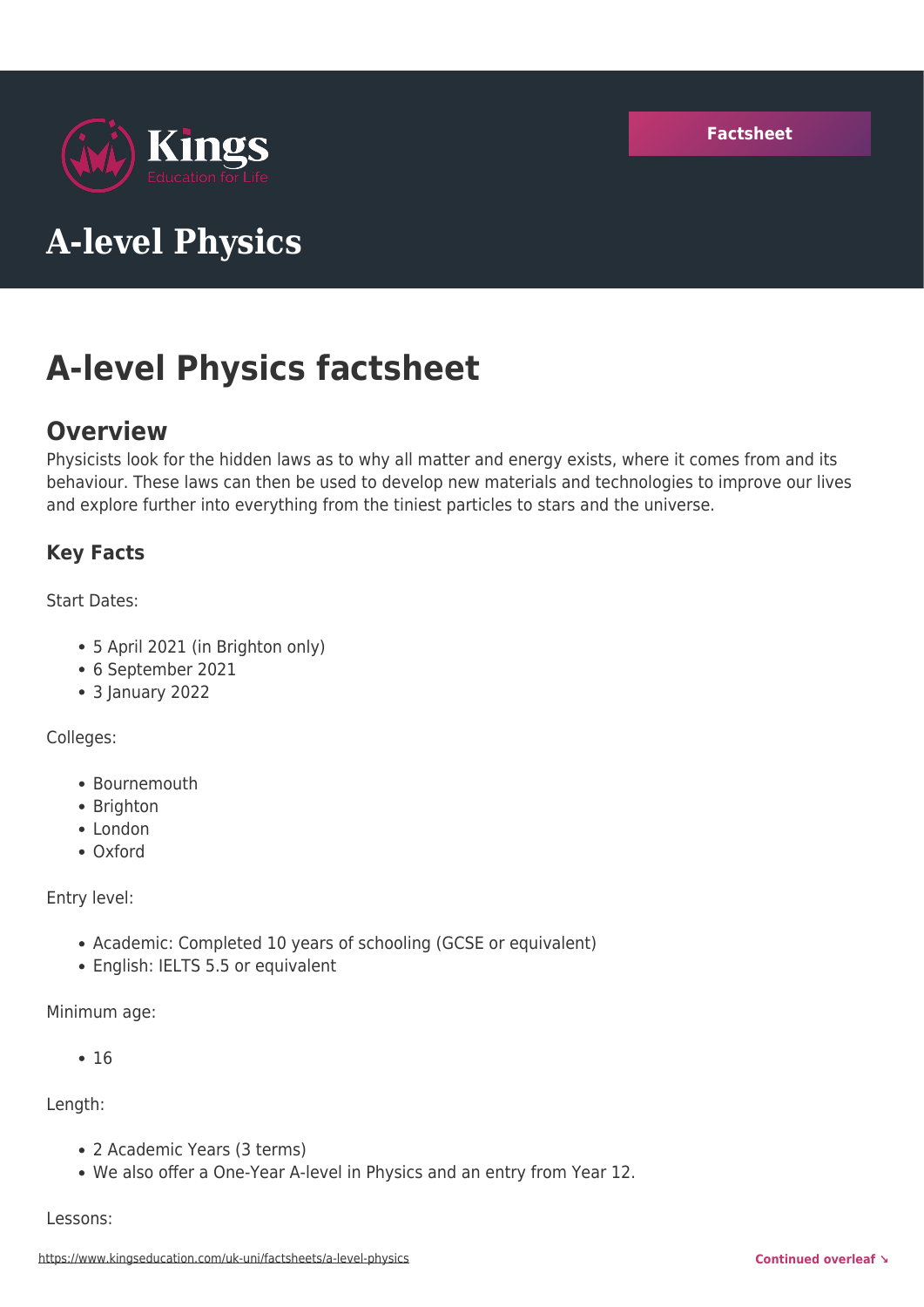Average 21 hours per week (plus homework and private study)

Class size:

 $-4-10$ 

## **Learning outcomes**

- Gain UK national university entrance qualification
- Raise English to university level
- Develop study skills required at degree level
- Develop specialist subject expertise

# **Course content and structure**

The following syllabus outline is based on AQA exam board content. Please note that exam boards may vary from college to college.

## **Year 1**

Measurements and their errors

- Use of SI units and their prefixes
- Limitation of physical measurements
- Estimation of Physical Quantities

#### Particles and radiation

- Particles
- Electromagnetic radiation and quantum phenomena

#### Waves

- Progressive and stationary waves
- Refraction, diffraction and interference

Mechanics and materials

- Forces, energy and momentum
- Materials

#### **Electricity**

Current electricity

## **Year 2**

Further mechanics and thermal physics

• Periodic motion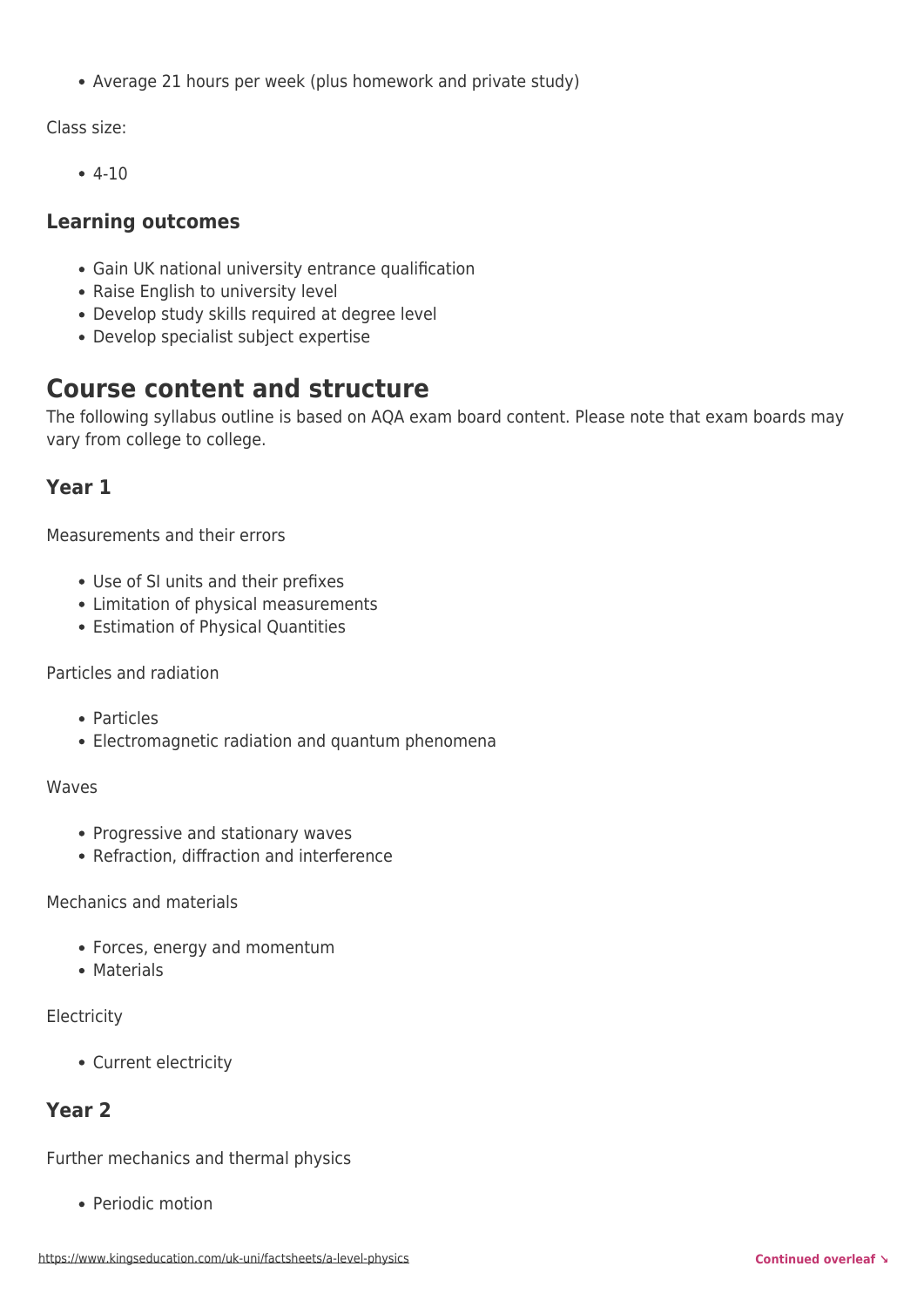• Thermal physics

Fields and their consequences

- Fields
- Gravitational fields
- Electric fields
- Capacitance
- Magnetic fields

Nuclear physics

• Radioactivity

Astrophysics

- Telescopes
- Classification of Stars
- Cosmology

#### Medical physics

- Physics of the eye
- Physics of the ear
- Biological measurement
- Non-ionising imaging
- X-ray imaging
- Radionuclide imaging and therapy

#### Engineering physics

- Rotational dynamics
- Thermodynamics and engines

Turning points in physics

- The discovery of the electron
- Wave-particle duality

#### **Electronics**

- Discrete semiconductor devices
- Analogue and digital signals
- Analogue signal processing
- Digital signal processing
- Data communication systems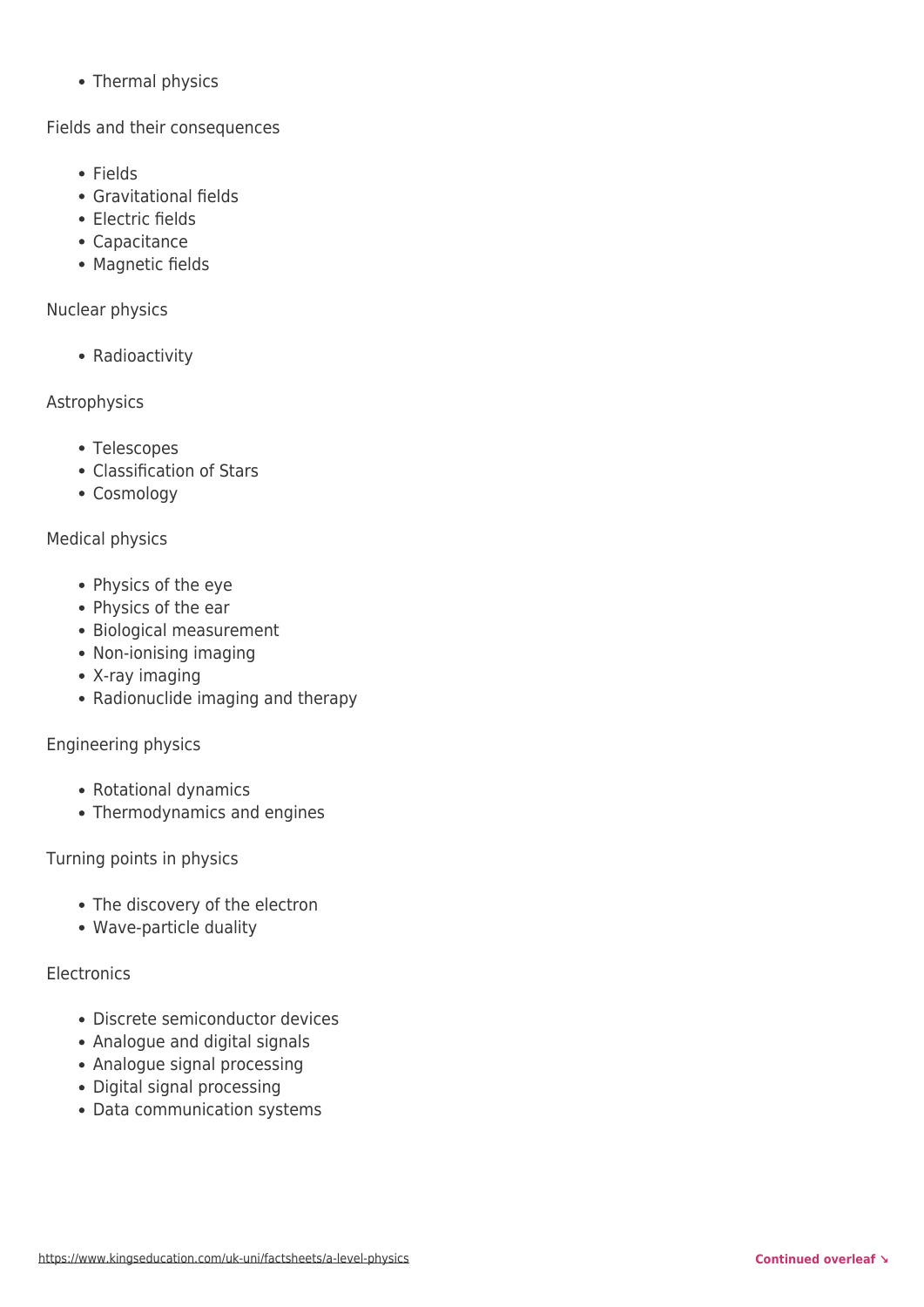## **Typical A-level subject combinations with Physics**

- Physics, Chemistry and Maths
- Physics, Economics and Maths
- Physics, Biology and Maths
- Physics, Art and Maths

## **Sample enrichment activities**

- The Big Bang fair, NEC Birmingham
- Natural History Museum visit
- Oxford University Science laboratory visit
- Oxford University School of Medicine visit
- The Royal Society, London
- Science Club
- Science in the News Club
- Google Science Fair
- Hintze Lecture in Physics at Oxford University

## **Sample academic calendar (2021-2022)**

## **Year 1**

#### September

- 6th: term starts
- Student induction

#### **October**

- 18th 22nd: half term
- Progress tests

#### November

University fairs and talks

#### December

- 10th: term ends
- End of term exams

#### January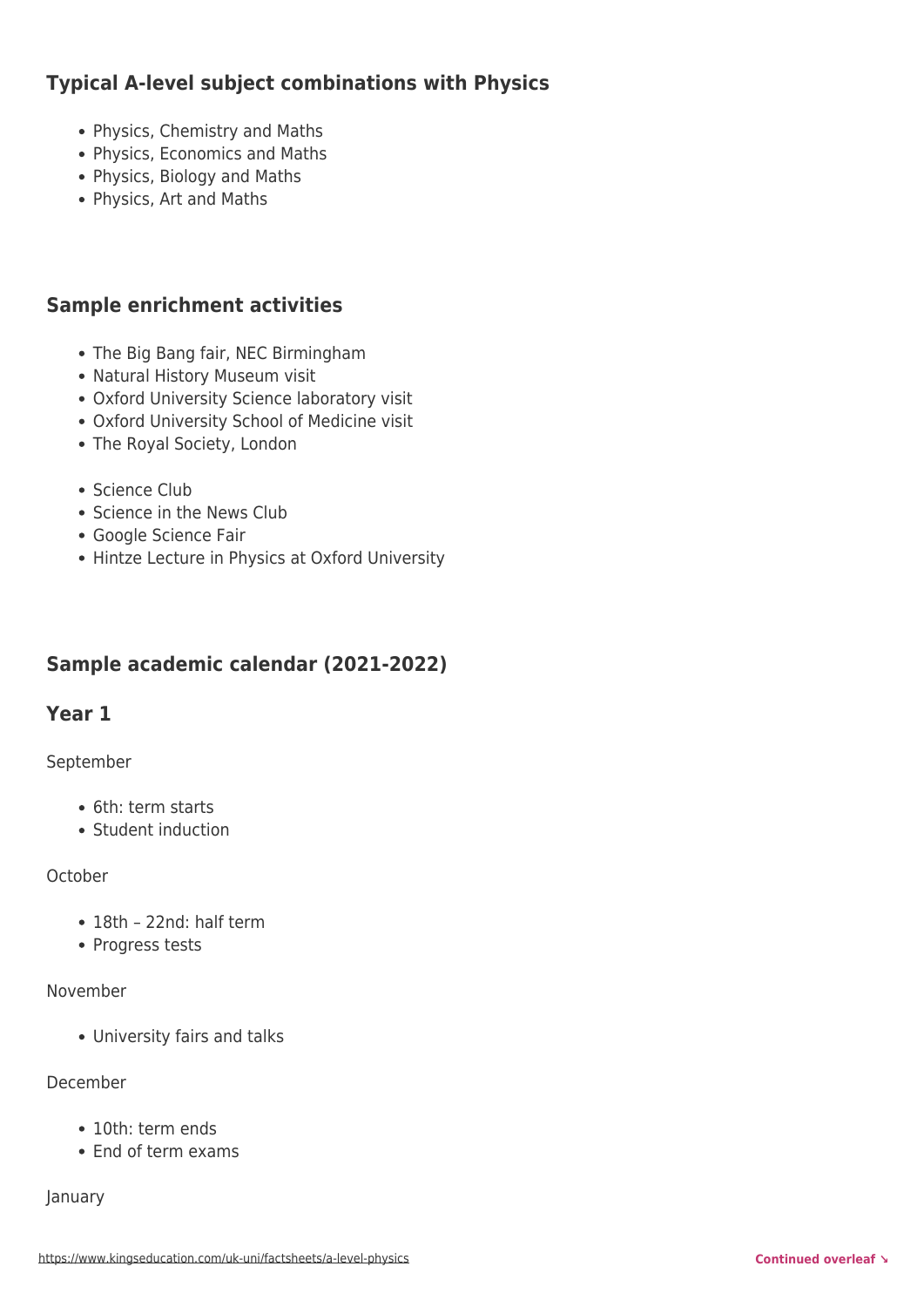• 3rd: term starts

#### February

- 10th 11th: half term
- Progress tests
- University fairs

#### March

- End of term exams
- 18th: term ends

#### April

4th: term starts

#### May

• Progress tests

#### June

- Exams
- 10th: term ends

## **Year 2**

#### September

5th Sept: term starts

#### **October**

- 17th 21st: half term
- 15th October: UCAS deadline (Medicine)
- Progress tests

#### November

University fairs and talks

#### December

- 9th: term ends
- End of term exams

#### January

• 2nd: term starts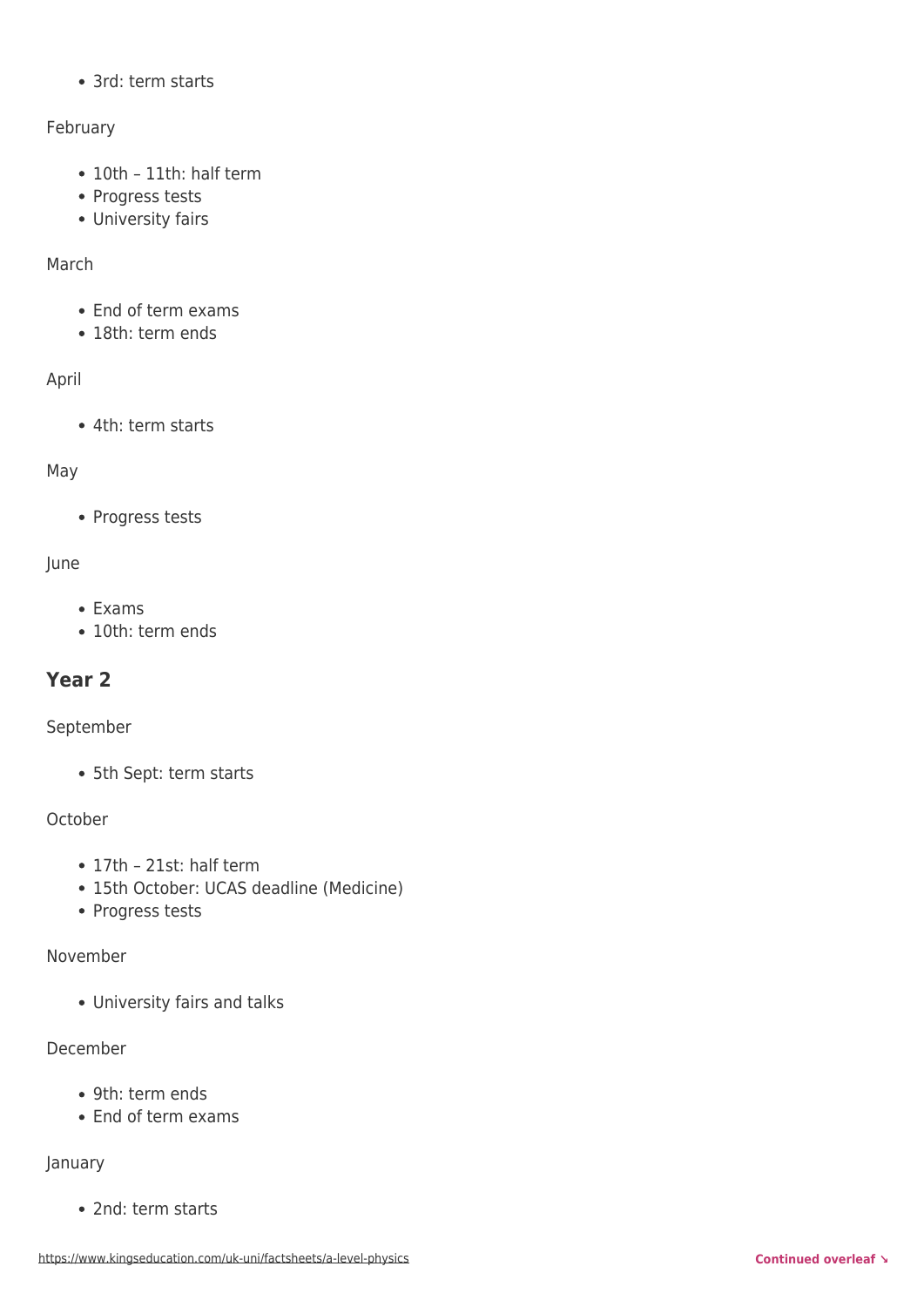• 15th January: UCAS deadline (other subjects)

#### February

- 9th 10th: half term
- Progress tests

#### March

- 17th: term ends
- Mock exams

#### April

- 3rd: term starts
- Progress tests

#### May

Final exams

#### June

9th June: term ends

# **Recommended reading**

Below is a list of books which may help you prepare for your studies prior to arrival. Please note that additional books, and online resources such as websites and journals will be shared once you begin your course.

- AQA Physics A Level Student Book, Jim Breithaupt
- A short History of Nearly Everything, Bill Bryson
- The Grand Design, Stephen Hawkin and Leonard Mlodinow Newton, Peter Ackroyd
- The Quantum Universe: Everything that can happen does happen, Brian Coxm and Jeff Forshaw

## **Degree progression**

Physics is a challenging and interesting subject which will helps students who take the subject at A-level to understand the world and universe around them. Some students go on to study Physics at university, and others who study A-level Physics apply their knowledge in another subject area at university. Examples of this are the many branches of engineering, electronics and meteorology. For these careers, A-level Physics is essential.

Other students choose to study Physics because they feel that it will be useful even if not essential for their career. Those intending to follow a career in medicine or biochemistry often fall into this category.

Example degree courses which generally require Physics A-level include:

Biomedical Sciences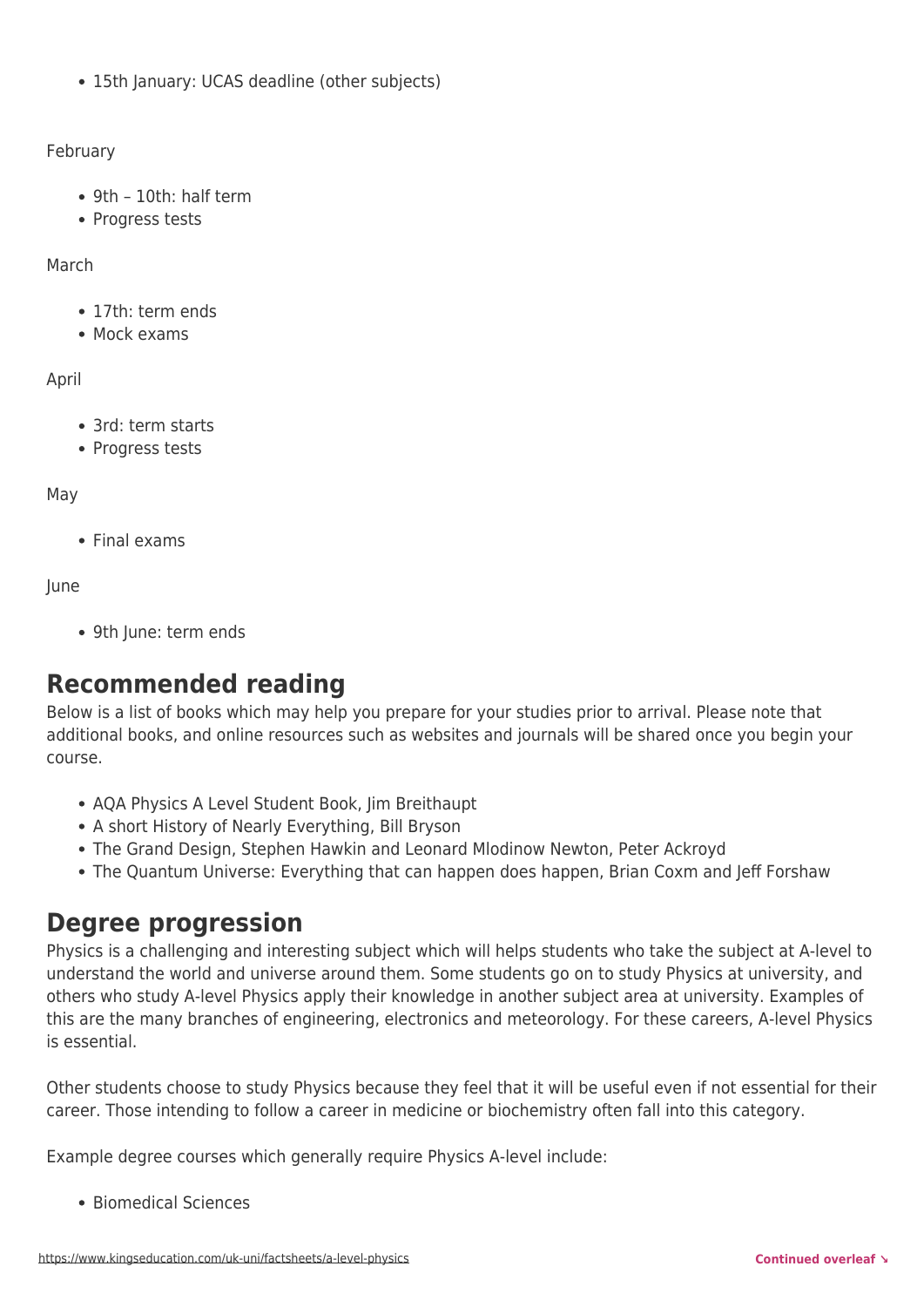- Biochemistry
- Computing
- Electronics
- Economics
- Engineering
- Environmental science
- Forensic Science
- Geology
- Medicine
- Medical Science
- Meteorology
- Optometry
- Pharmacy
- Physiotherapy
- Sports Science

## **Sample alumni progression**

Liufeng Chen

- Physics/Economics/Maths
- University of Warwick (Engineering Management)

Ee Loon Sean Oon

- Physics/Economics/Maths/Further Maths
- UCL (Physics)

Yeqian Gao

- Physics/Art/Maths
- Newcastle University (Architecture)

Junhui Li

- Physics/Maths/Further Maths
- Aston University (Computer Science)

Pengguang Lu

- Physics/Economics/Maths
- University of Surrey (Economics and Finance)

Pantea Hassannia

- Physics/Biology/Chemistry/Maths
- University of Surrey (Medical Engineering)

Zeyu Song